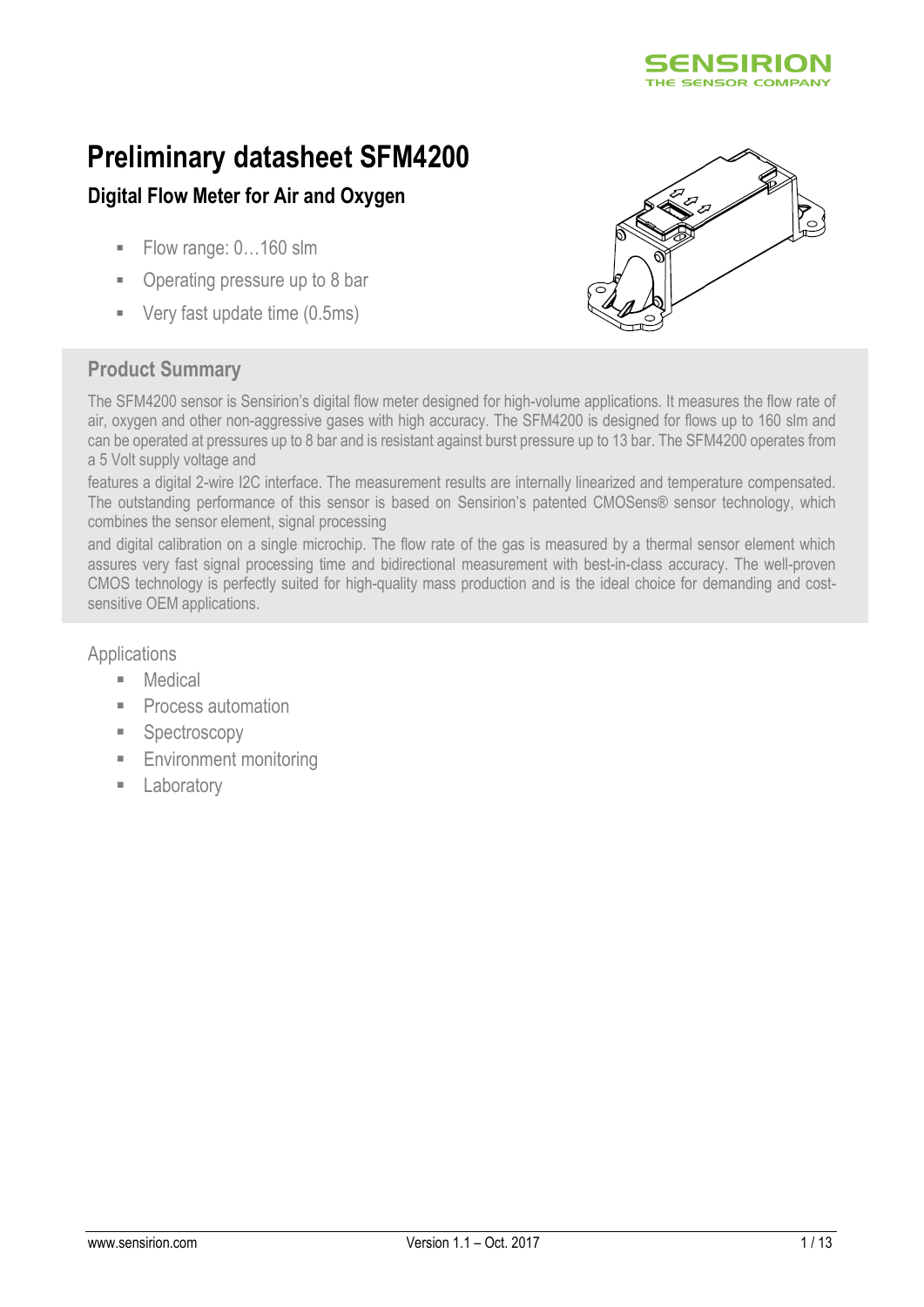<span id="page-1-0"></span>

# **1 Sensor Performance**

#### **1.1 Physical specifications<sup>1</sup>**

| <b>Specification</b>                                        | <b>Condition</b>                 | Value                        | <b>Unit</b>                     |
|-------------------------------------------------------------|----------------------------------|------------------------------|---------------------------------|
| Flow Range                                                  | Air/O2                           | 0160                         | $\text{slm}^2$                  |
|                                                             | span $< 80$ slm                  | 2.5                          | $%$ m.v. <sup>5</sup>           |
| Accuracy <sup>3,4</sup>                                     | span $> 80$ slm                  | 5                            | % m.v.5                         |
|                                                             | offset                           | 0.04                         | slm                             |
|                                                             | offset, typical                  | 0.02                         | slm                             |
| Noise Level <sup>6</sup>                                    | span $< 80$ slm, typical         | 0.5                          | $%$ m.v.                        |
|                                                             | span $> 80$ slm, typical         | 1.2                          | $%$ m.v.                        |
|                                                             | 10-100% FS                       | 0.5                          | $%$ m.v.                        |
| Repeatability                                               | <10% FS                          | 0.02                         | %FS                             |
|                                                             | Calibrated range                 | 060                          | °C                              |
| Temperature Sensor7                                         | Accuracy                         | $+/-2$                       | $^{\circ}$ C                    |
| Accuracy Shift Due to Temperature<br>Variation <sup>8</sup> | span<br>offset                   | 0.1<br>0.004                 | %m.v./°C<br>$slm / {}^{\circ}C$ |
| <b>Pressure Coefficient</b>                                 | span $< 80$ slm, typical         | 0.3                          | $%$ m.v. / bar                  |
|                                                             | span > 80 slm, typical           | 0.6                          |                                 |
| <b>Typical Pressure Drop</b>                                | @ 60 slm<br>@100 slm<br>@160 slm | $2000$<br>$<$ 4000<br>$9000$ | Pa                              |

### **1.2 Ambient Conditions**

| <b>Parameter</b>                   | <b>Condition</b>                                         | Value                                             | <b>Unit</b> |
|------------------------------------|----------------------------------------------------------|---------------------------------------------------|-------------|
| Calibrated Temperature range       | $T$ (environment)= $T$ (gas);<br>15% rel.hum.            | $0+50$                                            | °C          |
| <b>Operating Temperature Range</b> | 10-95% rel. hum. (non<br>cond.)                          | $0+50$                                            | °C          |
| Storage Temperature                | Max partial water<br>pressure 50hPa (non-<br>condensing) | $-20+70$                                          | °C          |
| <b>Operating Pressure Range</b>    | absolute                                                 | 8                                                 | bar         |
| <b>Burst Pressure</b>              | gauge                                                    | 13                                                | bar         |
| Orientation sensitivity            |                                                          | Use flow horizontally, electronic<br>connector up |             |

1 Unless otherwise noted, all sensor specifications are valid at:  $23^{\circ}$ C  $\pm 2^{\circ}$ C, 966 mbar absolute pressure, with Vdd = 5V, calibration gas air, horizontal mounting position

<sup>2</sup> slm: mass flow measured in standard liters per minute using reference conditions of T= 20°C, p=1013 mbar

3 Including Offset, Non-Linearity, Hysteresis

<sup>4</sup>Total accuracy/noise level/resolution is a sum of offset and span accuracy/noise level/resolution.

 $5 \ln \%$  of measured value (m.v.) = of rate = of reading

<sup>6</sup> Noise level defined as standard deviation of individual sensor readings, measured at full sampling rate (typical: average of noise level)

<sup>7</sup> The measured temperature is the temperature of the bulk silicon in the sensor. This temperature value is not only depending on the gas temperature, but also on the sensor's surroundings. Using the signal to measure solely the gas temperature will need special precautions, such as isolating the sensor from external temperature influences.

<sup>8</sup> these effects need to be added to the initial values if applicable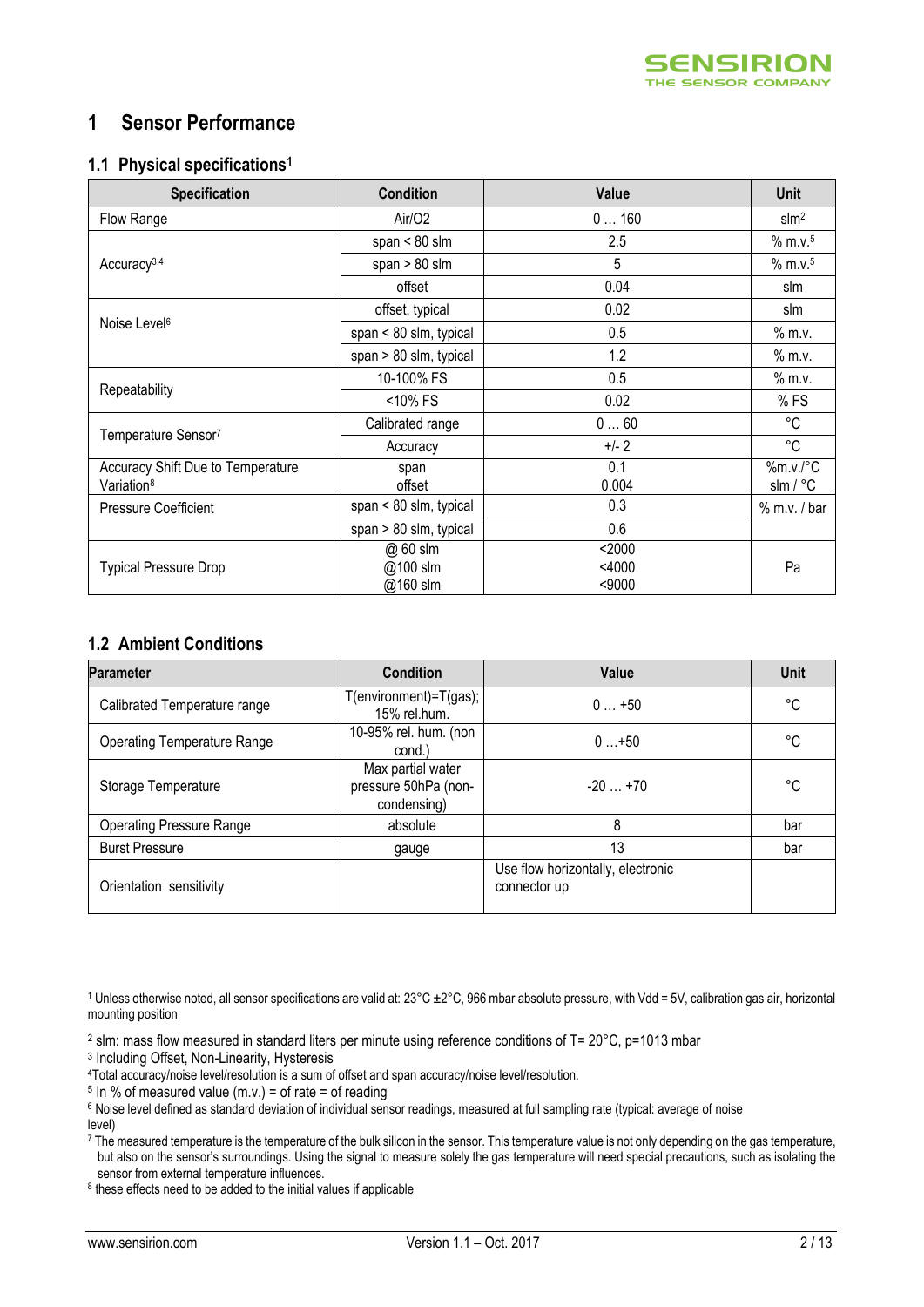

# **1.3 Media compatibility**

| <b>Parameter</b>        | Value                                                                                                                           |
|-------------------------|---------------------------------------------------------------------------------------------------------------------------------|
| Calibration Gas         | Air                                                                                                                             |
| Media Compatibility     | Air (non-condensing), N2, O2, other non-aggressive gases                                                                        |
| <b>Wetted Materials</b> | Si, Si <sub>3</sub> N <sub>4</sub> , SiOx, Gold, Viton <sup>®</sup> , Epoxy, Glob Top, Polycarbonate, Stainless steel, Aluminum |
| RoHS and REACH          | ROHS and REACH                                                                                                                  |

# **2 Electrical Specifications**

## **2.1 Electrical characteristics**

| <b>Electrical properties</b>        | <b>Condition</b> |                    | <b>Value</b> |          |
|-------------------------------------|------------------|--------------------|--------------|----------|
| Interface                           |                  |                    | 2C           |          |
| <b>Default Sensor Address</b>       |                  |                    | 64 (0x40)    |          |
| <b>Update Time</b>                  | 14 bit           |                    | 0.5          |          |
| <b>Supply Voltage</b>               |                  | $5V + 5%$          |              | Vdc      |
|                                     | High             | Min                | Max          |          |
| <b>Communication Level</b>          | Low              | 2.5                | <b>VDD</b>   | ٧        |
|                                     |                  | <b>GND</b>         | 1.1          |          |
| Power Consumption                   | max              | 50                 |              | mW       |
| Electrical Connector (male)         |                  | JST B5B-PH-SM4-TBT |              |          |
| Output signal resolution            |                  | 14                 |              | bit      |
| Scale factor flow                   |                  | 256                |              | $1/s$ Im |
| Offset flow                         |                  | $\Omega$           |              |          |
| Max. I <sup>2</sup> C bus frequency |                  | 100                |              | kHz      |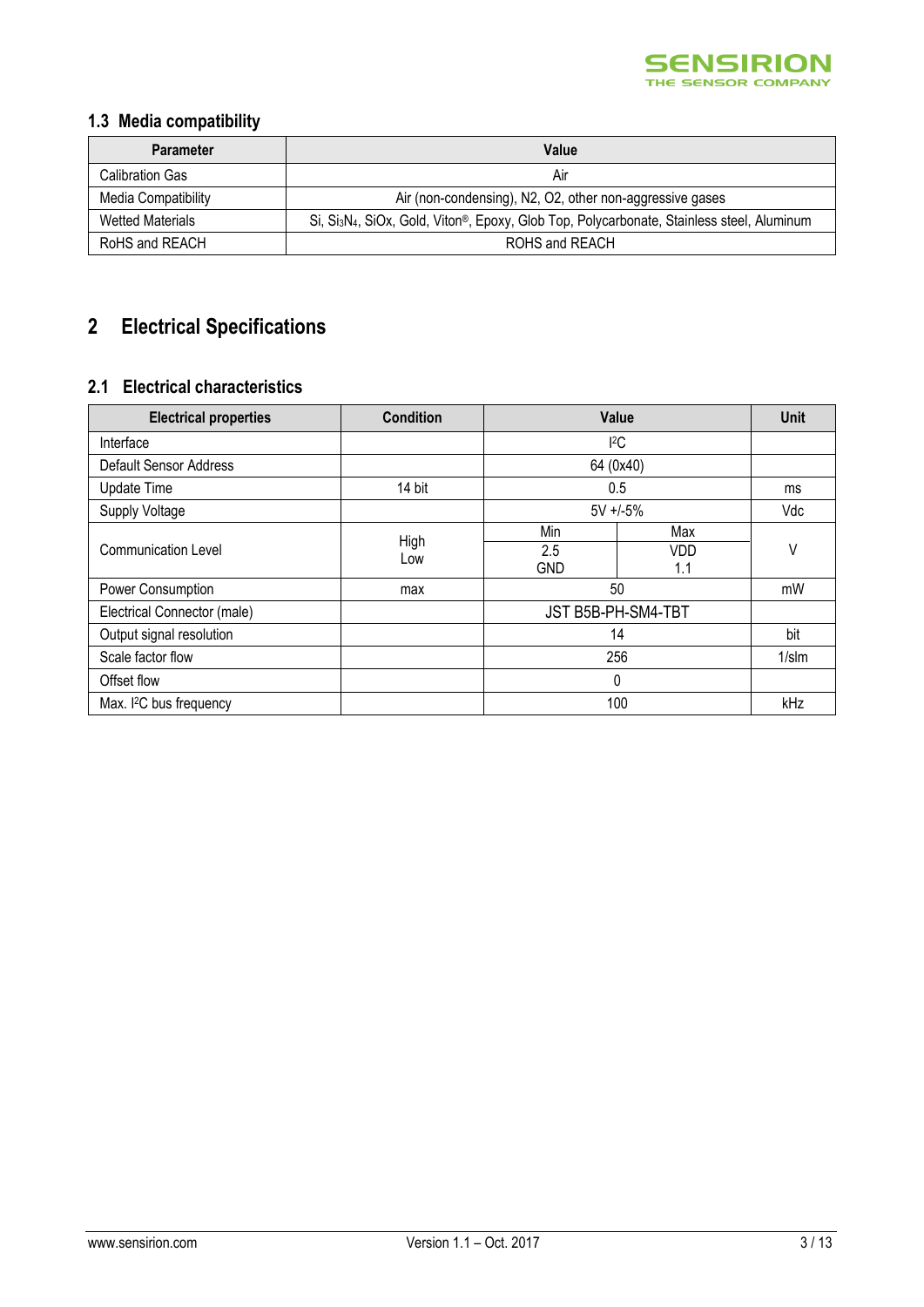

# **2.2 Pin Layout**

Electrical Connector Male: JST B5B-PH-SM4-TBT Pinout:

| Pin | <b>Function</b>  |
|-----|------------------|
|     | <b>SCK</b>       |
| 2   | VCC              |
| 3   | GND              |
|     | <b>SDA</b>       |
| 5   | <b>Reset Pin</b> |



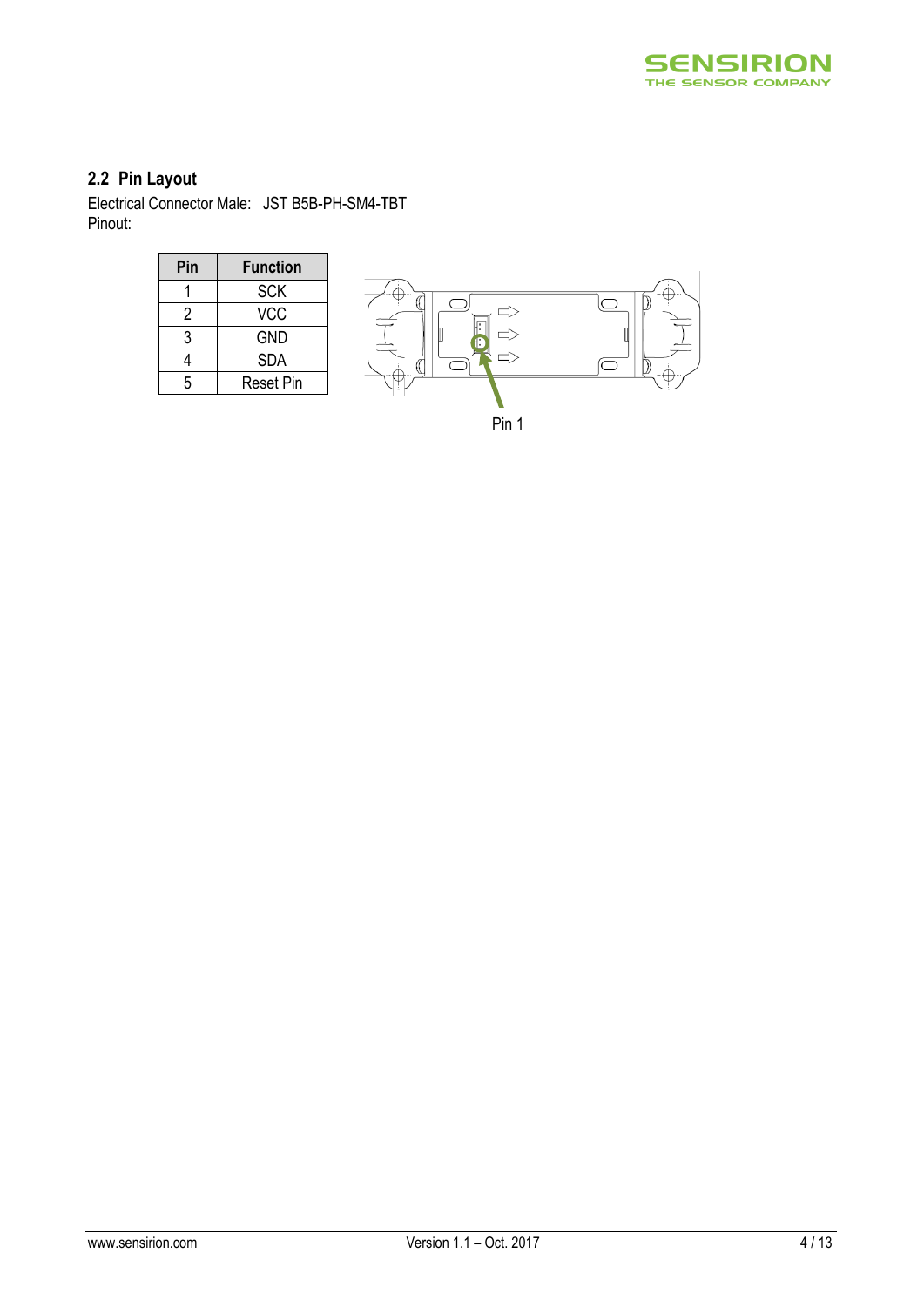

## **2.3 Reset Pin (/RES)**

Active-low reset pin. Needs to be driven at both low and high levels (push/pull-output on customer's side).



Simplified block diagram:

time

min. 50ms

To ensure that the power to the SF05 flow chip is correctly interrupted during the reset, also pull down the SDA and SCL lines at the same time as pulling down the /RES line.

 $\leftarrow$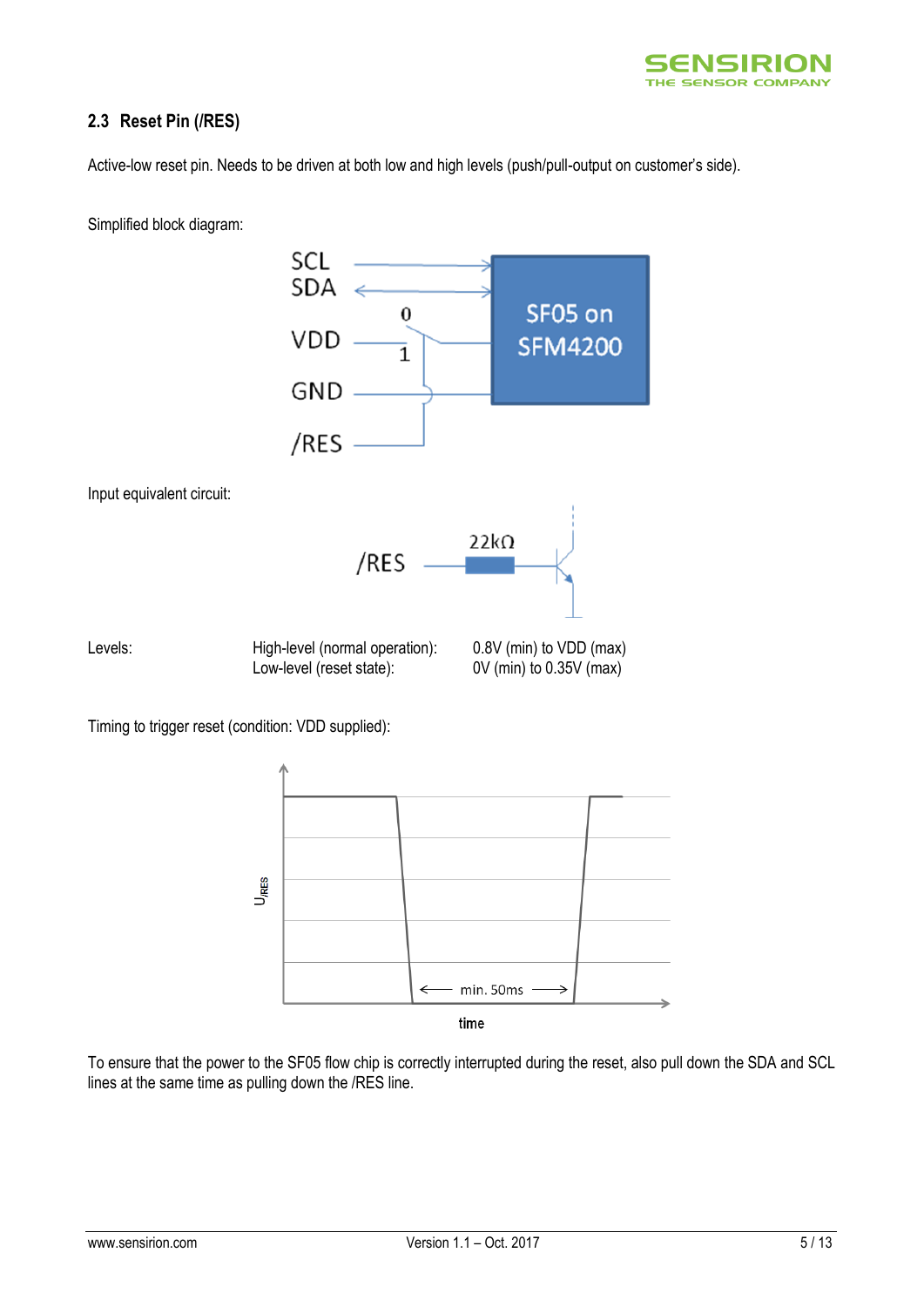

## **2.4 Startup Behavior**

The start-up behavior after a reset is identical to the start-up behavior after normal power up:

After the rising edge on U<sub>/RES</sub> (condition: VDD supplied) or VDD (condition: /RES in high state) respectively, the I<sup>2</sup>C interface will be ready for communication after 2ms. Through a measurement command issued by the customer system, the sensor heater will be turned on. From then, it will take max. 100ms until the first measurement will be ready. Subsequently, measurement results may be read out via I2C with the maximum sampling frequency according to specification (100kHz).





## **2.5 Voltage Specification I2C**



Communication between a master and the SF05 sensor system runs via the digital I2C-interface. For detailed specifications of the I2C protocol, please refer to the document "The I2C-Bus Specification, Version 2.1, January 2000" from NXP (http://www.nxp.com/products/interface\_control/i2c).

Bi-directional bus lines are implemented by the devices (master and slave) using open-drain output stages and a pull-up resistor Rp connected to the supply voltage VDD.

The recommended pull-up resistor value Rp depends on the system setup (capacity of the circuit/cable, bus clock frequency). Rp must be >1kΩ. In most cases, Rp=10 kΩ is a reasonable choice. Optionally, the pull-up resistors may be connected to the master's supply line. Acceptable levels are 3.3Vdc to 5Vdc.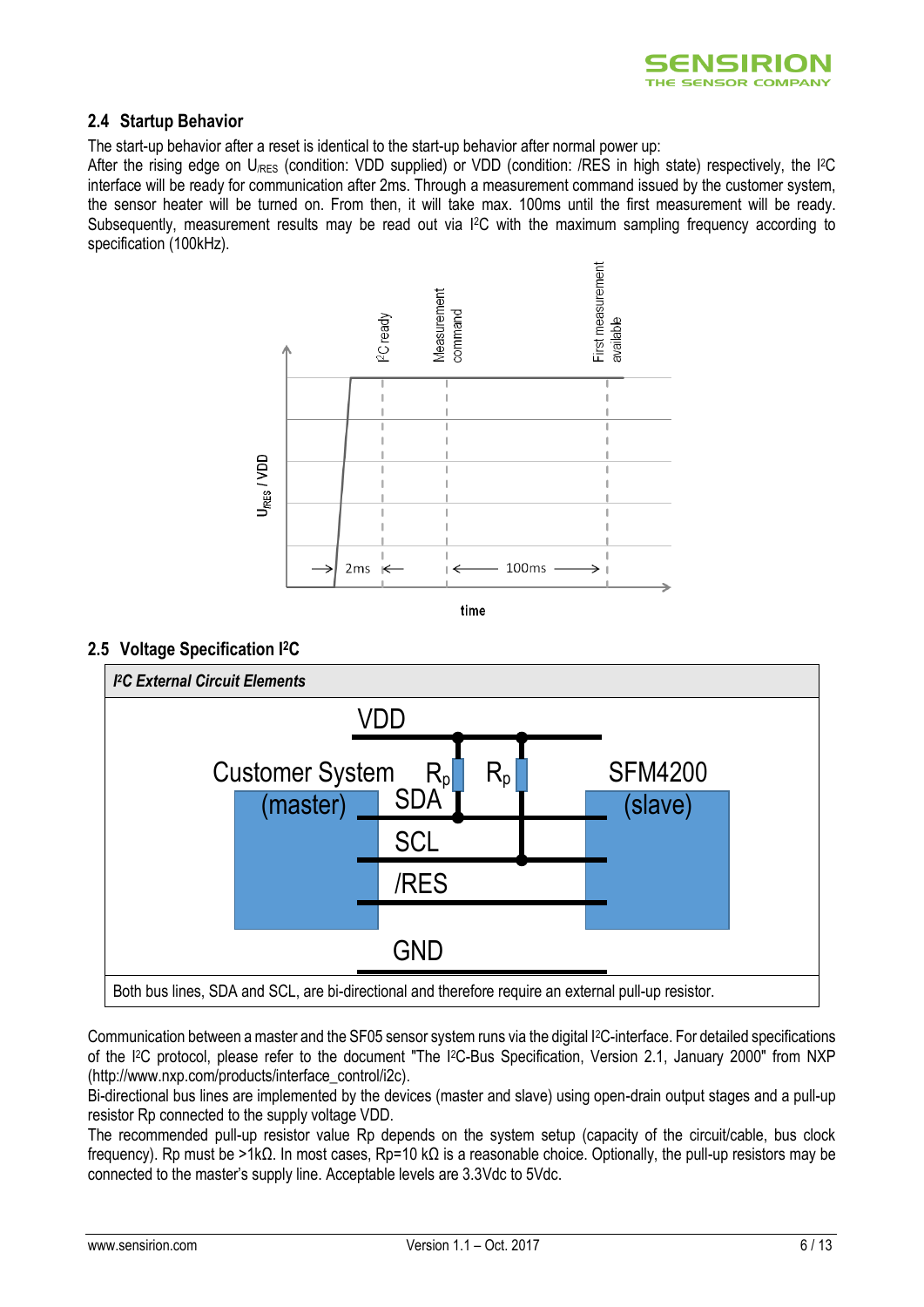

The capacitive loads on SDA and SCL line have to be the same. It is important to avoid asymmetric capacitive loads.

# **3 Mechanical Specifications**

# **3.1 Housing**

The CMOSens<sup>®</sup> SFM4200 Mass Flow Meter is mounted in chemically inert polycarbonate housing. The rugged package has been designed to withstand pressures of up to 8bar.







Figure 1: SFM4200. All units are in [mm].

## **3.2 Dimensions**

| <b>Parameter</b> | <b>Condition</b> | Value | Unit |
|------------------|------------------|-------|------|
| Length           |                  | 13.1  | cm   |
| Width            |                  | 4.4   | cm   |
| Height           |                  | 8.18  | cm   |
| Weight           |                  | 95    |      |
| Leak-Integrity   | @ 2 bar gauge    |       | sccm |

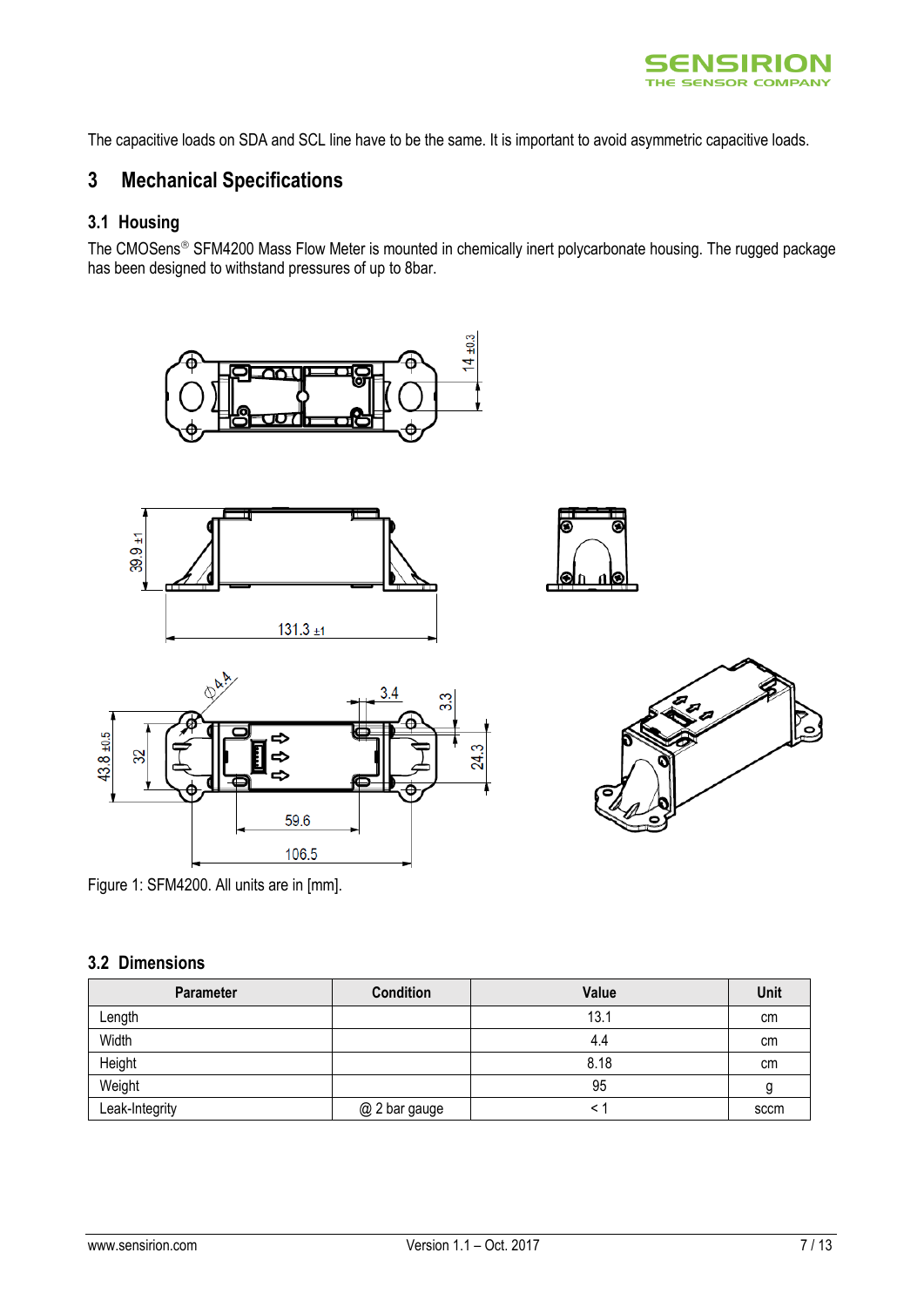## **4 Instructions for use**



#### **4.1 Calibration orientation**

The sensors are calibrated horizontally with connector facing upwards.

## **4.2 ESD**

The electronics of the SFM3000 sensor consist of a single automotive qualified chip. It complies with the following ESD norms:

- AEC Q 100 002 (4kV HBM)

- AEC Q 100 003 (200V MM)

Although the sensor complies with these norms, it does not mean the sensor is immune against ESD. The sensor is shipped in an antistatic tray to prevent electrostatic discharge. To avoid damage to the sensor, ground yourself using a grounding strap or by touching a grounded object before touching the sensor. Furthermore, store the parts in an antistatic package when not in use.

## **4.3 Safety Restrictions**

The packaging method of the CMOSens<sup>®</sup> chip together with the inert housing and the sealing materials ensure a tight and highly resistant sealing of the device. Please be aware that aggressive and corrosive gases can influence the sensor element and may even destroy the Viton<sup>®</sup> sealing or the polycarbonate body.

Please also be careful with the use of explosive or toxic gases. Any leakage even outside the controller can be dangerous.

For the above reasons, Sensirion guarantees the safe use of the CMOSens<sup>®</sup> SFM4200 Mass Flow Meter for inert, inexplosive and non-toxic gases only.

## **4.4 Correction Formula for Oxygen Flow Measurement**

Description of the correction formula for measuring oxygen flow with the SFM4200:

 $Q_{O_2}^{SFM}$ Flow indicated by air-calibrated SFM4200 in slm when  $O<sub>2</sub>$  is flowing through the SFM

 $Q_{O_2}$ Real  $O<sub>2</sub>$  flow in slm

 $\Delta O$  Correction function

$$
Q_{O_2} = Q_{O_2}^{SFM} - \Delta Q
$$

The correction  $\Delta$ O was measured by flowing  $O_2$  through the air-calibrated SFM4200. From this measurement the following correction function was determined:

$$
\Delta Q = 1.3 \times 10^{-2} \times Q_{O_2}^{SFM} + 1.2 \times 10^{-4} \times (Q_{O_2}^{SFM})^2
$$

When a correction for FiO2 other than 100% is needed, the correction ΔQ can be scaled proportional to the FiO2. I.e. the correction formula for arbitrary FiO2 is

$$
Q_{O_2} = Q_{O_2}^{SFM} - \frac{FiO2 - 21\%}{79\%} \times \Delta Q
$$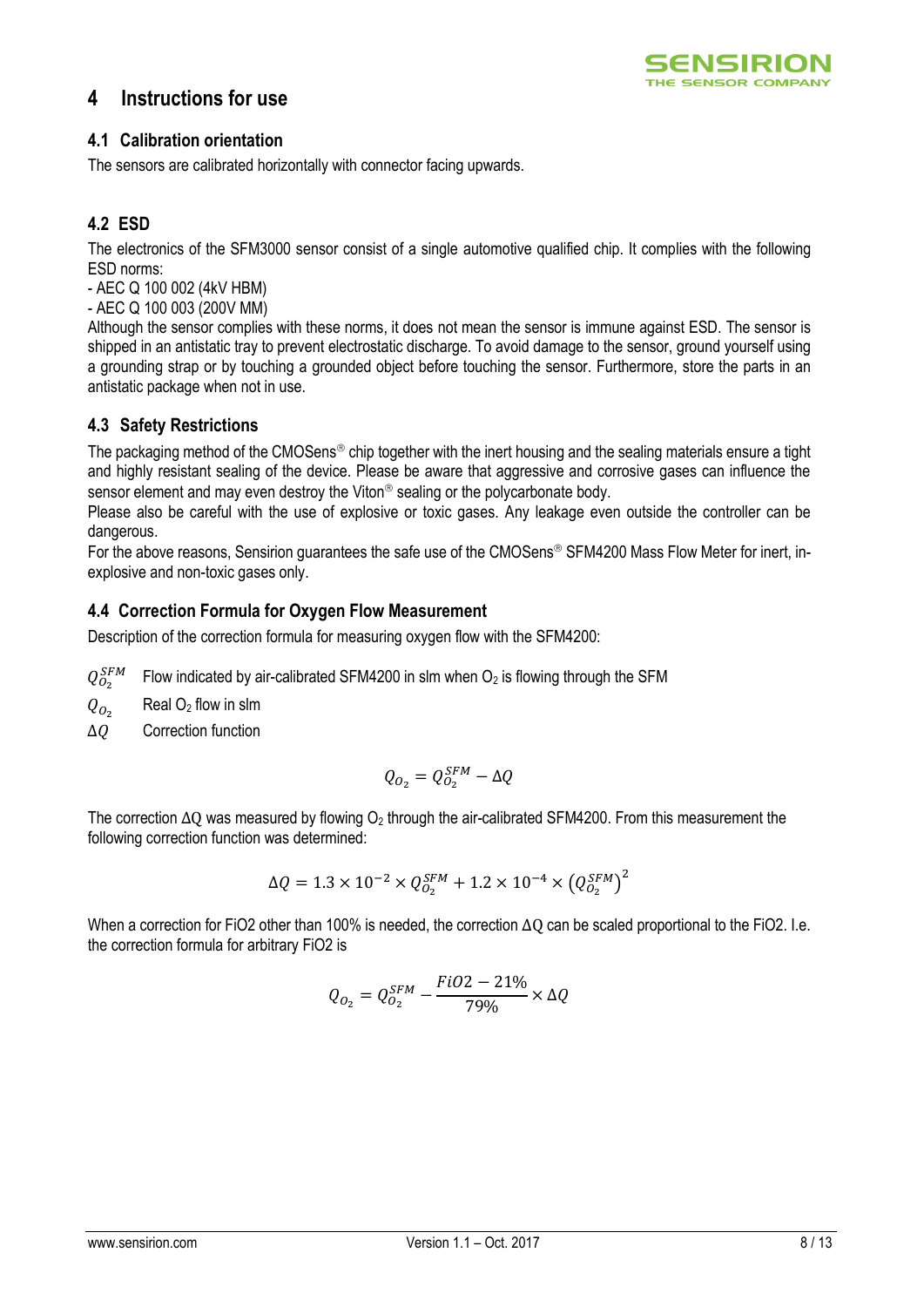

#### **5 I <sup>2</sup>C Interface Description**

## **5.1 Bidirectional I2C Interface<sup>1</sup>**

The I<sup>2</sup>C protocol can be used to implement a bidirectional interface for SF05A register access. The I<sup>2</sup>C measurements use a fully standard I2C bus (refer to "The I2C -Bus Specification, Version 2.1, January 2000"). The I2C device address is set to h40 (=64) by default.

| <b>Address Pointer</b><br>$[16 \text{ bit}]$ | Type           | <b>Width</b><br>[Byte] | <b>Content / Command</b> | <b>Comment</b>      |
|----------------------------------------------|----------------|------------------------|--------------------------|---------------------|
| h1000                                        | RO             |                        | flow register            |                     |
| h1001                                        | R <sub>O</sub> |                        | temperature register     |                     |
| h1010                                        | RO             | റ                      | status register          | error flags         |
| h7700                                        | RO             |                        | ID register              | silicon/revision ID |

The following table describes the address pointers for the supported measurement registers:

RO: Read Only Register

All registers are two bytes long. I2C measurements are started by setting the address pointer into the measurement space of the on-chip memory (addresses h1000 to h1FFF). The highest significant byte is set first; the lowest significant byte is set last. The measurement results are stored in the measurement registers.

Measurement result registers are continuously updated until measurement is stopped by setting the address pointer outside of the measurement space. The highest significant byte is transmitted first; the lowest significant byte is transmitted last. Measurement results are set to invalid after being read and only set to valid again when a new measurement result is available. If a result register is not valid, the chip does not acknowledge a read to it.



| ১<br><b>IZUAJI</b> | v.<br>$R \bar{C}_1$<br>υαια | ΙŠΚ<br>Data | Iğ<br>Iş<br>مەس |  |
|--------------------|-----------------------------|-------------|-----------------|--|
|                    |                             |             |                 |  |

The CRC byte is calculated using the generator polynomial  $G(x) = x^8 + x^5 + x^4 + 1$  (hex 0x31). The initial value is 0.

#### **5.2 Serial Product Number, Scale Factors**

| <b>Adress</b>     | #Bits           | <b>Description/Coding</b>                                      |
|-------------------|-----------------|----------------------------------------------------------------|
| $0x31AE - 0x31AF$ | $2 \times 15:0$ | <b>Serial Product Number</b>                                   |
|                   |                 | 0x31AE: Most significant word<br>0x31AF: Less significant word |
| 0x30DE            | <15:0>          | <b>Scale Factor Flow</b>                                       |
| 0x30DF            | <15:0>          | <b>Offset Flow</b>                                             |
| 0x31AC            | <15:0>          | Scale Factor Temperature                                       |
| 0x31AD            | <15:0>          | <b>Offset Temperature</b>                                      |

<sup>&</sup>lt;sup>1</sup> <sup>12</sup>C is an onboard protocol. It is not intended for usage with cables. If customer is using the sensor connected via cables it is recommended to check the system carefully for electromagnetic disturbances.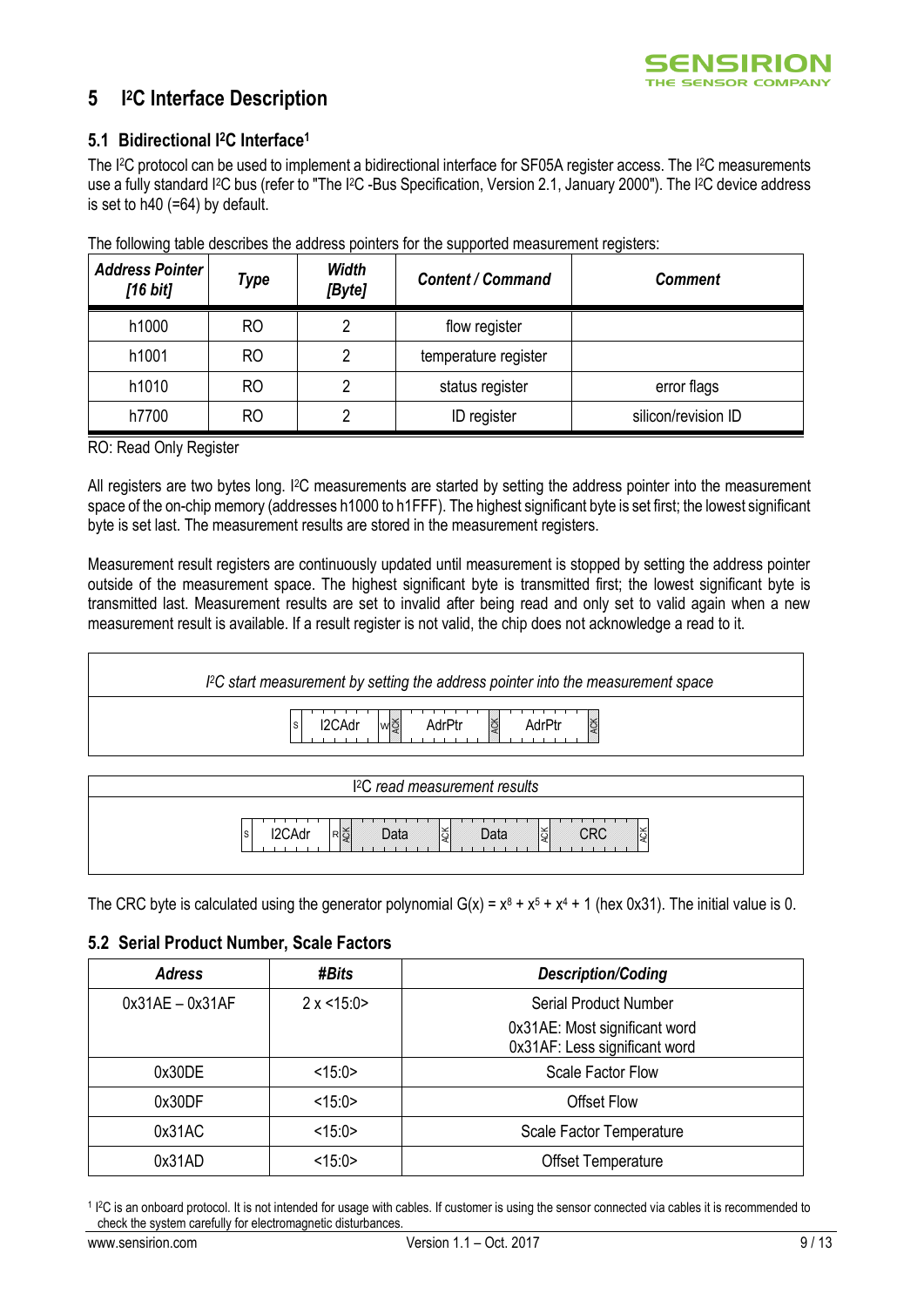#### **5.3 Measurement Result Registers**

Measurement results are stored in the measurement result registers which can be read via I2C bus. If a measurement is started the registers contain the latest measurement result. Bit 15 is always the most significant bit (MSB) and bit 0 is always the least significant bit (LSB). The following maps give more details on the content of the different registers:

#### **5.3.1 Flow Register**

| <b>Bit</b> | #Bits | <b>Description/Coding</b> | <b>Boot State</b><br>default |
|------------|-------|---------------------------|------------------------------|
| 15:0       | 16    | flow path measurement     |                              |

#### **5.3.2 Temperature Register**

| <b>Bit</b> | #Bits | <b>Description/Coding</b>    | <b>Boot State</b><br>default |
|------------|-------|------------------------------|------------------------------|
| 15:0       | 16    | temperature path measurement |                              |

#### **5.3.3 Status Register**

| Bit   | #Bits | <b>Description/Coding</b>                                                                  | <b>Boot State</b><br>default |
|-------|-------|--------------------------------------------------------------------------------------------|------------------------------|
| 15:14 | 2     | unused                                                                                     |                              |
| 13:0  | 14    | measurement error occurred<br>00 0000 0000 0000: no error occurred<br>else: error occurred |                              |

#### **5.3.4 ID Register\*\***

| Bit   | #Bits | <b>Description/Coding</b> | <b>Boot State</b><br>default |
|-------|-------|---------------------------|------------------------------|
| 15:12 | 4     | unused                    |                              |
| 11:0  | 12    | revision ID               | revision ID                  |

\*\* Please note that the revision ID register value will change in case of future chip revisions.

In order to obtain the measured flow in the predefined unit, the measured value read from the result register needs to be converted according to the following formula:

*flow in predefined unit = (measured value – offset flow)/(scale factor flow)* Offset Flow: 0 LSB<br>Scale Factor Flow: 256 LSB / slm Scale Factor Flow:

In case the sensor is also calibrated for temperature measurement, the value read out from the temperature result register needs to be converted according to the following formula:

*temperature in °C = (measured value – offset temperature)/(scale factor temperature)* Offset Temperature: 20'000 LSB Scale Factor Temperature: 100 LSB / °C

Please note that the first measurement performed directly after chip initialization is not valid.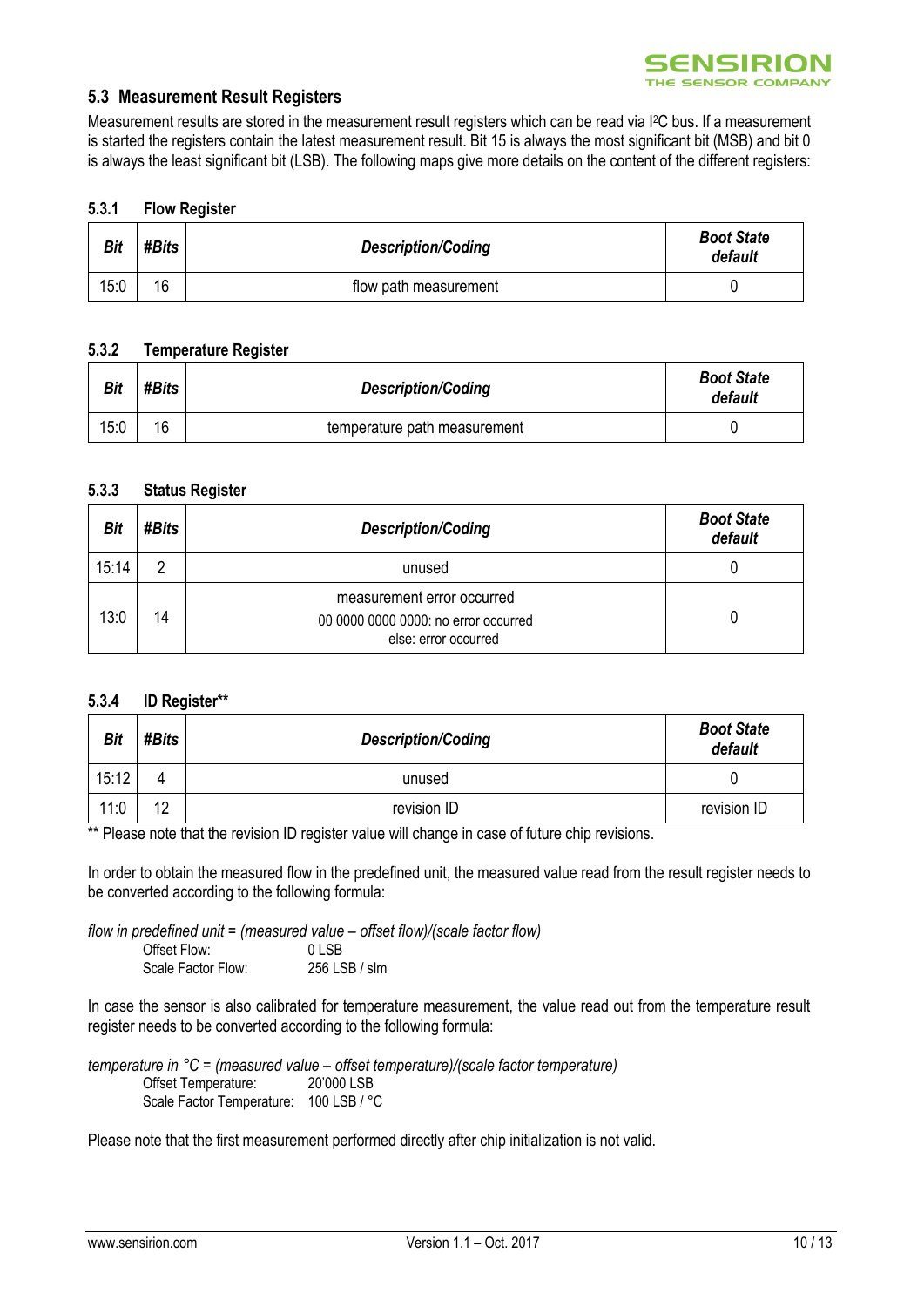

## **5.4 Control Register (Read/Write)**

Various parts of the SF05 measurement process can be configured. One important parameter is the flow measurement resolution. The SF05 can be configured to measure in either 14-bit or 12-bit mode. IMPORTANT: After every reset of the sensor the flow resolution is set to 14 bit.

Bit 15 is always the most significant bit (MSB) and bit 0 is always the least significant bit (LSB). The following map gives more details on the content of the control register:

# **6 Ordering Information**

Use the part names and product numbers shown in the table below when ordering SFM4200 sensors. For the latest product information and local distributors, visit Sensirion's website on http://www.sensirion.com

| <b>SENSOR NAME</b> | <b>ARTICLE NUMBER</b> |
|--------------------|-----------------------|
| SFM4200            | 1-101651-01           |

**Packaging units: 45 sensors Every sensor is traceable by a unique Serial Number.**

#### **Revision History**

| <b>Date</b> | Version | <b>Author</b> | <b>Changes</b>                                                            |
|-------------|---------|---------------|---------------------------------------------------------------------------|
| 09.06.2017  | 1.0     | SAW,<br>DAT   | First Version, Updated parameters; Layout changed towards standard layout |
| 04.10.2017  | 1.1     | DAT           | Corrected errors, updated mechanical drawing                              |
|             |         |               |                                                                           |
|             |         |               |                                                                           |
|             |         |               |                                                                           |
|             |         |               |                                                                           |
|             |         |               |                                                                           |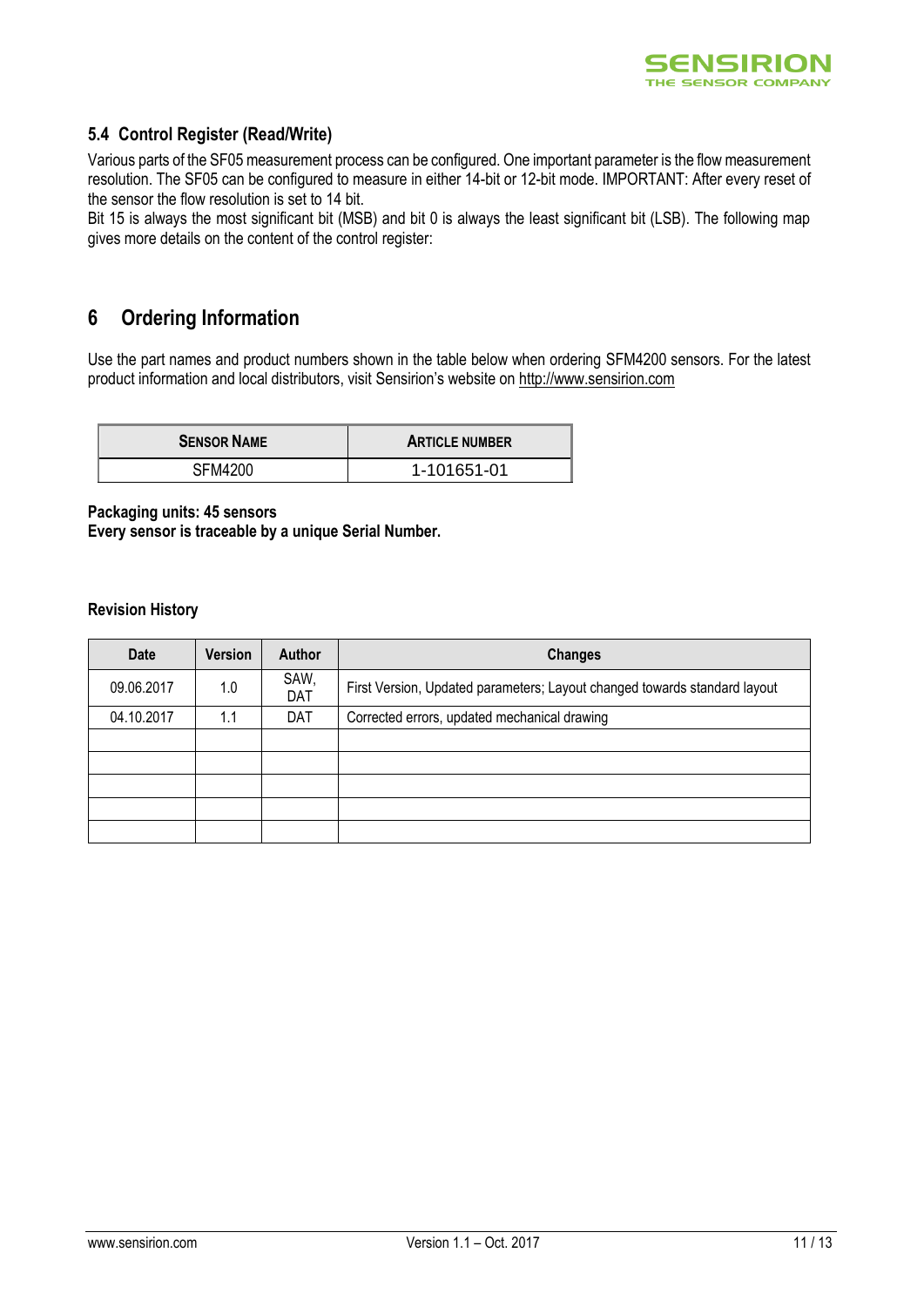

# **7 Important Notices**

#### **Warning, personal injury**

**Do not use this product as safety or emergency stop devices or in any other application where failure of the product could result in personal injury (including death). Do not use this product for applications other than its intended and authorized use. Before installing, handling, using or servicing this product, please consult the datasheet and application notes. Failure to comply with these instructions could result in death or serious injury.**

If the Buyer shall purchase or use SENSIRION products for any unintended or unauthorized application, Buyer shall defend, indemnify and hold harmless SENSIRION and its officers, employees, subsidiaries, affiliates and distributors against all claims, costs, damages and expenses, and reasonable attorney fees arising out of, directly or indirectly, any claim of personal injury or death associated with such unintended or unauthorized use, even if SENSIRION shall be allegedly negligent with respect to the design or the manufacture of the product.

#### **ESD Precautions**

The inherent design of this component causes it to be sensitive to electrostatic discharge (ESD). To prevent ESD-induced damage and/or degradation, take customary and statutory ESD precautions when handling this product.

#### **Warranty**

SENSIRION warrants solely to the original purchaser of this product for a period of 12 months (one year) from the date of delivery that this product shall be of the quality, material and workmanship defined in SENSIRION's published specifications of the product. Within such period, if proven to be defective, SENSIRION shall repair and/or replace this product, in SENSIRION's discretion, free of charge to the Buyer, provided that:

- notice in writing describing the defects shall be given to SENSIRION within fourteen (14) days after their appearance;
- such defects shall be found, to SENSIRION's reasonable satisfaction, to have arisen from SENSIRION's faulty design, material, or workmanship;
- the defective product shall be returned to SENSIRION's factory at the Buyer's expense; and
- $\blacksquare$  the warranty period for any repaired or replaced product shall be limited to the unexpired portion of the original period.

This warranty does not apply to any equipment which has not been installed and used within the specifications recommended by SENSIRION for the intended and proper use of the equipment. EXCEPT FOR THE WARRANTIES EXPRESSLY SET FORTH HEREIN, SENSIRION MAKES NO WARRANTIES, EITHER EXPRESS OR IMPLIED, WITH RESPECT TO THE PRODUCT. ANY AND ALL WARRANTIES, INCLUDING WITHOUT LIMITATION, WARRANTIES OF MERCHANTABILITY OR FITNESS FOR A PARTICULAR PURPOSE, ARE EXPRESSLY EXCLUDED AND DECLINED.

SENSIRION is only liable for defects of this product arising under the conditions of operation provided for in the datasheet and proper use of the goods. SENSIRION explicitly disclaims all warranties, express or implied, for any period during which the goods are operated or stored not in accordance with the technical specifications.

SENSIRION does not assume any liability arising out of any application or use of any product or circuit and specifically disclaims any and all liability, including without limitation consequential or incidental damages. All operating parameters, including without limitation recommended parameters, must be validated for each customer's applications by customer's technical experts. Recommended parameters can and do vary in different applications.

SENSIRION reserves the right, without further notice, (i) to change the product specifications and/or the information in this document and (ii) to improve reliability, functions and design of this product.

Copyright © 2001-2014, SENSIRION.

CMOSens® is a trademark of Sensirion

All rights reserved

#### **REACH and RoHS Statement**

The SFM4200 sensor complies with requirements of the following directives:

- EU Directive 1907/2006/EC concerning Registration, Evaluation, Authorization and Restriction of Chemicals (REACH)
- EU Directive 2002/65/EC on the restriction of certain hazardous substances in electric and electronic equipment (RoHS), OJ01.01.2011